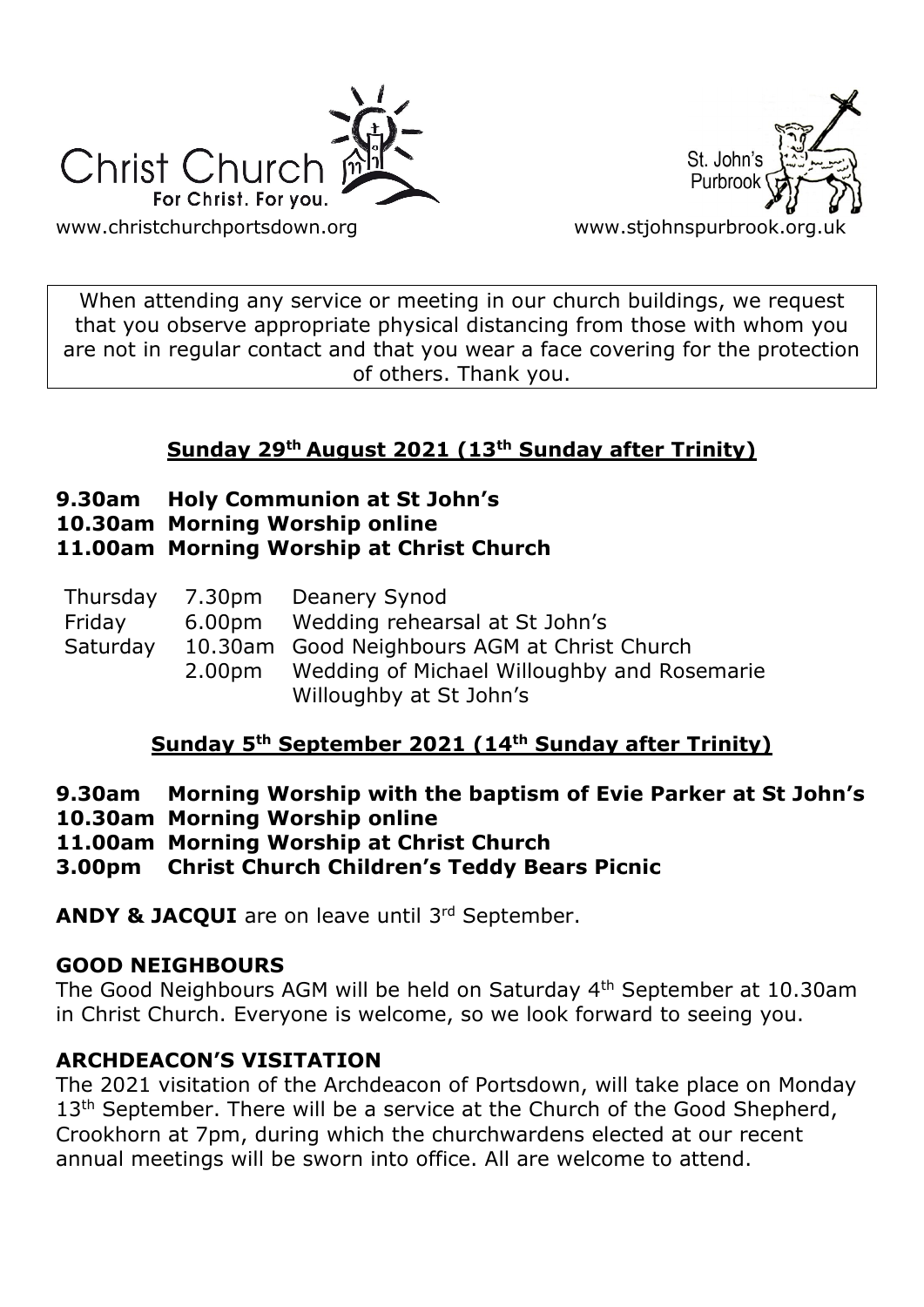## **RIDE & STRIDE – SATURDAY 11th SEPTEMBER**

This annual event raises money for our churches and for Hampshire & The Islands Historic Churches Trust. There are various ways you can support:

- $\triangleright$  Get sponsored to cycle or walk around local churches.
- $\triangleright$  Sponsor someone else who is taking part
- $\ge$  Both our churches will be open volunteers are needed (particularly at Christ Church) to welcome visitors

See Linda Banks at Christ Church or Pat Wootten at St John's for details.

## **NANCY PINE STONE**

On Friday 10<sup>th</sup> September at 11.00am at Christ Church, there will be a memorial service for Nancy Pine Stone, a long-standing member of the church who died last year. All who knew Nancy are welcome.

## **DIARY DATES**

Saturday 25th September: Green Fun Day at CoGS Saturday 20<sup>th</sup> November: Tear Fund Big Quiz Saturday 4th December: Advent at Christ Church.

### **RUSTY CUTTERS**

Can you wield a strimmer? The volunteer workforce who care for the churchyard at Christ Church are looking for more help. Speak to Peter Clark or Revd Andy for details.

### **MISSION OF THE MONTH – AUGUST**

The Mission of the month for August is Bible Society. You can give online at biblesociety.org.uk/get-involved/donate/

|                     | <b>CONTACTS</b>                            |
|---------------------|--------------------------------------------|
| <b>Vicar</b>        | Revd Andy Wilson (day off Monday)          |
|                     | vicar@christchurchportsdown.org            |
|                     | purbrookvicar@gmail.com                    |
| Curate              | <b>Revd Matt Grove</b> (day off Saturday)  |
|                     | matt.grove@christchurchportsdown.org       |
| Churchwarden        | <b>Stephen Anderson</b>                    |
| <b>CCP</b>          | stephen.anderson@christchurchportsdown.org |
| Churchwarden        | <b>Karina Golledge</b>                     |
| <b>CCP</b>          | thegolledges@btinternet.com                |
| Churchwarden        | <b>Bill Jeffery</b>                        |
| <b>SJP</b>          | purbrookchurch@gmail.com                   |
| <b>Hall Manager</b> | Jacqui Wilson                              |
| <b>CCP</b>          | hall.manager@christchurchportsdown.org     |
| Website             | <b>Matt Doe</b>                            |
|                     | webmaster@christchurchportsdown.org        |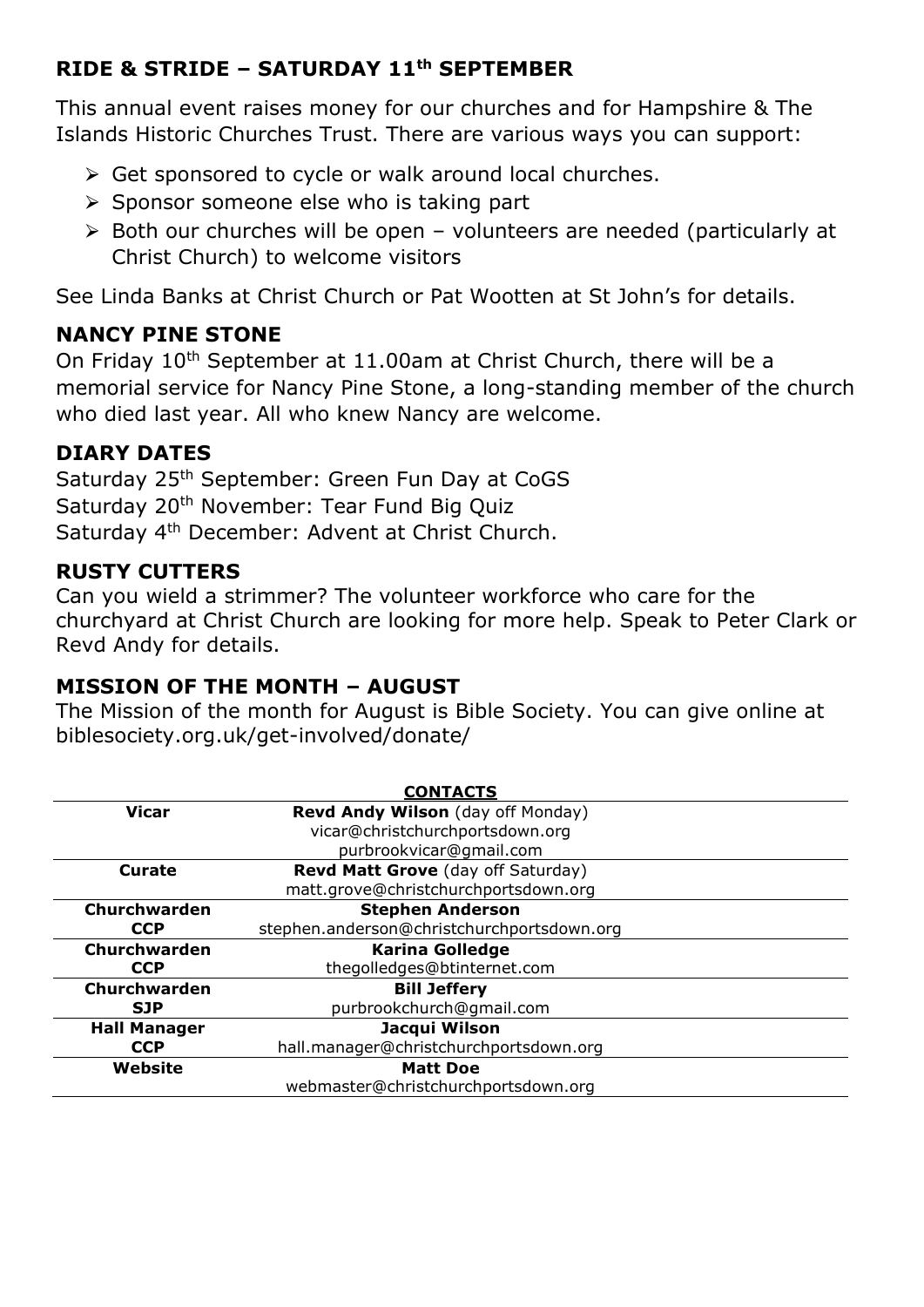## **Sunday 29 August 2021**

13th Sunday after Trinity

#### **Collect**

Almighty God, who called your Church to bear witness that you were in Christ reconciling the world to yourself: help us to proclaim the good news of your love, that all who hear it may be drawn to you; through him who was lifted up on the cross, and reigns with you in the unity of the Holy Spirit, one God, now and for ever. **Amen.**

### **Readings**

#### **Deuteronomy 4.1–2, 6–9**

 $1$  So now, Israel, give heed to the statutes and ordinances that I am teaching you to observe, so that you may live to enter and occupy the land that the Lord, the God of your ancestors, is giving you. <sup>2</sup> You must neither add anything to what I command you nor take away anything from it, but keep the commandments of the Lord your God with which I am charging you.  $6$  You must observe them diligently, for this will show your wisdom and discernment to the peoples, who, when they hear all these statutes, will say, 'Surely this great nation is a wise and discerning people!'  $7$  For what other great nation has a god so near to it as the Lord our God is whenever we call to him? <sup>8</sup> And what other great nation has statutes and ordinances as just as this entire law that I am setting before you today? <sup>9</sup> But take care and watch yourselves closely, so as neither to forget the things that your eyes have seen nor to let them slip from your mind all the days of your life; make them known to your children and your children's children.

*This is the word of the Lord. Thanks be to God.*

#### **Psalm 15**

 $1$  Lord, who may dwell in your tabernacle? Who may rest upon your holy hill? <sup>2</sup> Whoever leads an uncorrupt life and does the thing that is right;  $3$  Who speaks the truth from the heart and bears no deceit on the tongue;  $4$  Who does no evil to a friend and pours no scorn on a neighbour;  $5$  In whose sight the wicked are not esteemed, but who honours those who fear the Lord. <sup>6</sup> Whoever has sworn to a neighbour and never goes back on that word;  $<sup>7</sup>$  Who does not lend money in hope</sup> of gain, nor takes a bribe against the innocent; <sup>8</sup> Whoever does these things shall never fall.

#### **James 1.17–27**

 $17$  Every generous act of giving, with every perfect gift, is from above, coming down from the Father of lights, with whom there is no variation or shadow due to change.  $18$  In fulfilment of his own purpose he gave us birth by the word of truth, so that we would become a kind of first fruits of his creatures. <sup>19</sup> You must understand this, my beloved: let everyone be quick to listen, slow to speak, slow to anger;  $20$  for your anger does not produce God's righteousness.  $21$  Therefore rid yourselves of all sordidness and rank growth of wickedness, and welcome with meekness the implanted word that has the power to save your souls.  $22$  But be